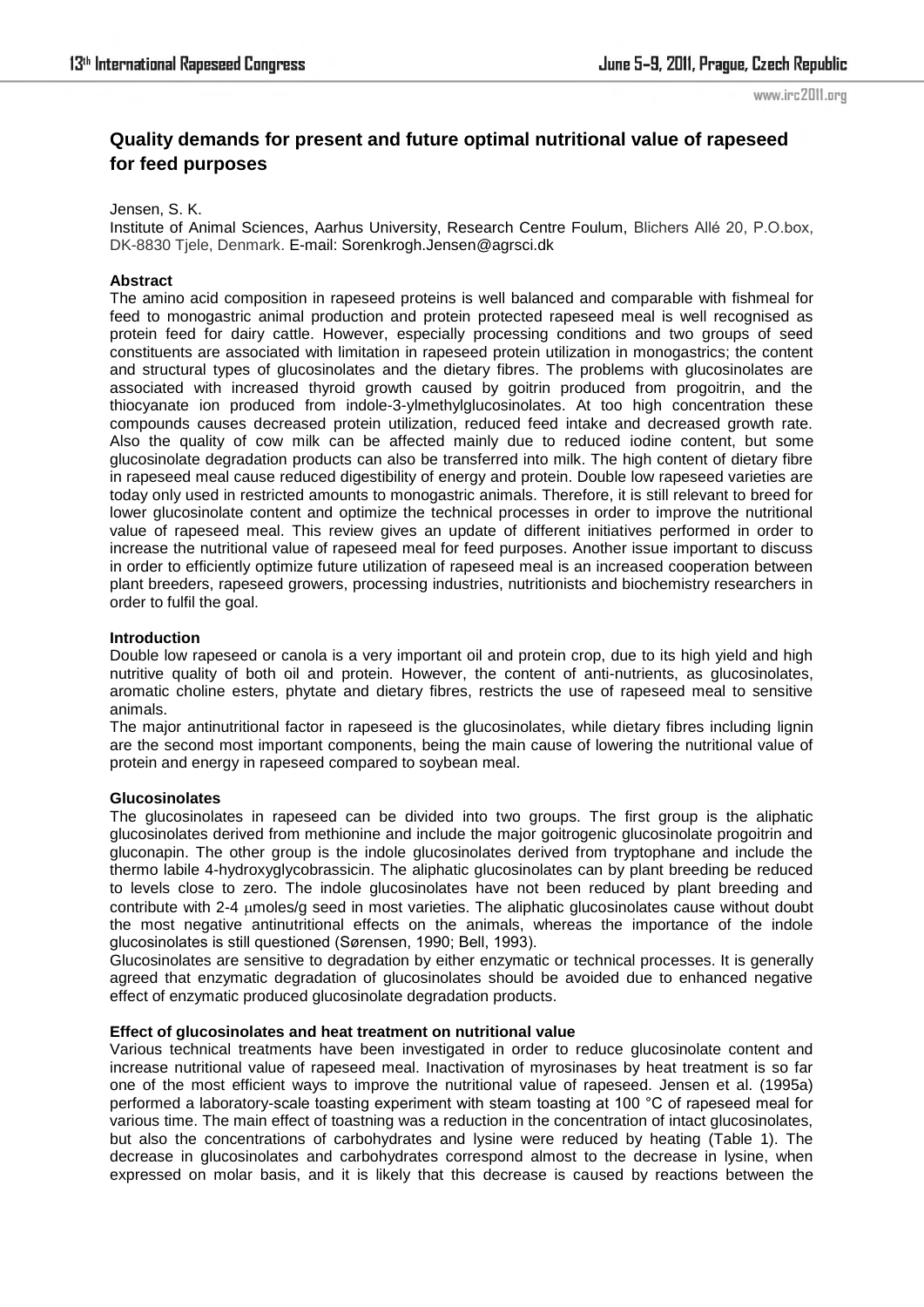#### www.irc2011.org

nucleophilic  $\varepsilon$ -amino group on lysine and some of the glucosinolate breakdown products and/or reducing carbohydrates (Maillard reactions). This mechanism was further supported by the concurrent decrease in protein solubility.

| meal.                                 |      |                |      |      |      |         |
|---------------------------------------|------|----------------|------|------|------|---------|
| Heat time, min                        | 0    | 15             | 30   | 60   | 120  | P-value |
| Chemical composition                  |      |                |      |      |      |         |
| Glucosinolates, umol/g                | 16.2 | 12.3           | 8.7  | 4.9  | 0.8  |         |
| Carbohydrates. g/kg <sup>(a</sup>     | 115  |                | 111  | ۰    | 105  |         |
| Lysine. g/16 g N                      | 5.93 | $\blacksquare$ | 5.72 | ۰    | 4.91 |         |
| Protein solubility. g N/100 $q^{(b)}$ | 85   | 81             | 61   | 52   | 40   |         |
| Nutritional value of protein          |      |                |      |      |      |         |
| (rat trials) $\rm^{(c)}$              |      |                |      |      |      |         |
| True digestibility. %                 | 77.0 | 73.9           | 72.1 | 72.8 | 71.2 | < 0.01  |
| Biological value. %                   | 71.2 | 71.1           | 71.3 | 68.3 | 65.8 | < 0.01  |
| Net protein utilisation. %            | 62.9 | 61.8           | 61.4 | 58.6 | 56.3 | < 0.01  |
|                                       |      |                |      |      |      |         |

|       |  |  |  | Table 1. Effect of heat treatment on chemical composition and nutritional value of rapeseed |  |  |
|-------|--|--|--|---------------------------------------------------------------------------------------------|--|--|
| meal. |  |  |  |                                                                                             |  |  |

a) Sum of fructose, glucose, sucrose, raffinose and stachyose measured by HPLC

b) Nitrogen soluble in 0.2 N NaOH

c) Rat trials performed with a 1:1 mixture of protein from rapeseed and wheat gluten in order to ensure lysine to be the first limiting amino acid.

In another experiment, rapeseed meal from four different double low rapeseed varieties with different glucosinolate content was tested for nutritional value both after a mild heat treatment (95 °C for 25 min) in order to inactivate myrosinase and lipoxygenase prior screw pressing with a pilot plant scale Reinartz oil press, or exposed to an additional heating at 107 °C for another 25 min.

Feed containing 25% of rapeseed meal was formulated according to common practice with respect to nutrients, energy content and amino acids for broilers and piglets. Details regarding the feeding experiments has previous been described (Jensen et al., 1995a,b; Liu et al., 1995). Analyses of glucosinolates were performed by HPLC of desulfoglucosinolates as described by Sørensen (1990).

The glucosinolate content in the pressed rapeseed meal of the four different varieties and in their respective autoclaved meal samples is presented in table 2.

|  | Table 2. Glucosinolate content in four rapeseed meal samples before (1-4) and after heat |  |  |  |  |  |  |
|--|------------------------------------------------------------------------------------------|--|--|--|--|--|--|
|  | treatment (1h-4h).                                                                       |  |  |  |  |  |  |
|  | umol/a meel                                                                              |  |  |  |  |  |  |

|                | µmoi/g meal |             |                          |           |                    |       |  |
|----------------|-------------|-------------|--------------------------|-----------|--------------------|-------|--|
| Sample         | PRO         | $GNP^{(2)}$ | ${\rm GBC}^{(3)}$        | $4-HG(4)$ | GLB <sup>(5)</sup> | Total |  |
|                | 1.5         | 0.6         |                          | 1.3       |                    | 3.4   |  |
|                | 8.3         |             | 0.3                      | 1.7       | 0.1                | 12.2  |  |
| 3              | 11.1        | 2.6         | 0.9                      | 2.9       | 0.7                | 17.9  |  |
| 4              | 21.6        | 8.5         | 2.9                      | 2.7       | 0.3                | 36.0  |  |
| 1 <sub>h</sub> | 1.3         | 0.4         |                          | 0.3       | 0.1                | 2.0   |  |
| 2h             | 6.8         | 1.4         | 0.3                      | 0.6       | 0.1                | 9.2   |  |
| 3h             | 8.4         | 2.1         | 0.8                      | 0.9       | 0.3                | 12.5  |  |
| 4h             | 14.4        | 5.7         | 2.0                      | 0.7       | 0.2                | 23.0  |  |
| ᠇              | $\sim$      | $\sim$      | $\overline{\phantom{a}}$ |           | $\overline{E}$     |       |  |

<sup>1)</sup>Progoitrin, <sup>2)</sup>Gluconapin, <sup>3)</sup>Glucobrassicanapin, <sup>4)</sup>4-Hydroxyglucobrassicin, <sup>5)</sup>Glucobrassicin

On average one third of the glucosinolates were degraded by the second heat treatment. 4- Hydroxyglucobrassicin was the most heat sensitive glucosinolate with an average degradation of 71%, while the aliphatic glucosinolates on average only were degraded 20-25%.

Feed consumption and weight gain decreased with increasing glucosinolate content in the rapeseed meal fed to the broilers, irrespective of heat treatment, but feed utilization was unaffected. For the piglets feed utilization increased with increasing glucosinolate content in the feed for the varieties exposed to the mild heat treatment, whereas no difference was observed between varieties exposed to the longer heat treatment.

The negative effects of the glucosinolates on production parameters were accompanied by an enlargement of liver and thyroid as well as production of the hormone T3 by the thyroid (Table 3).